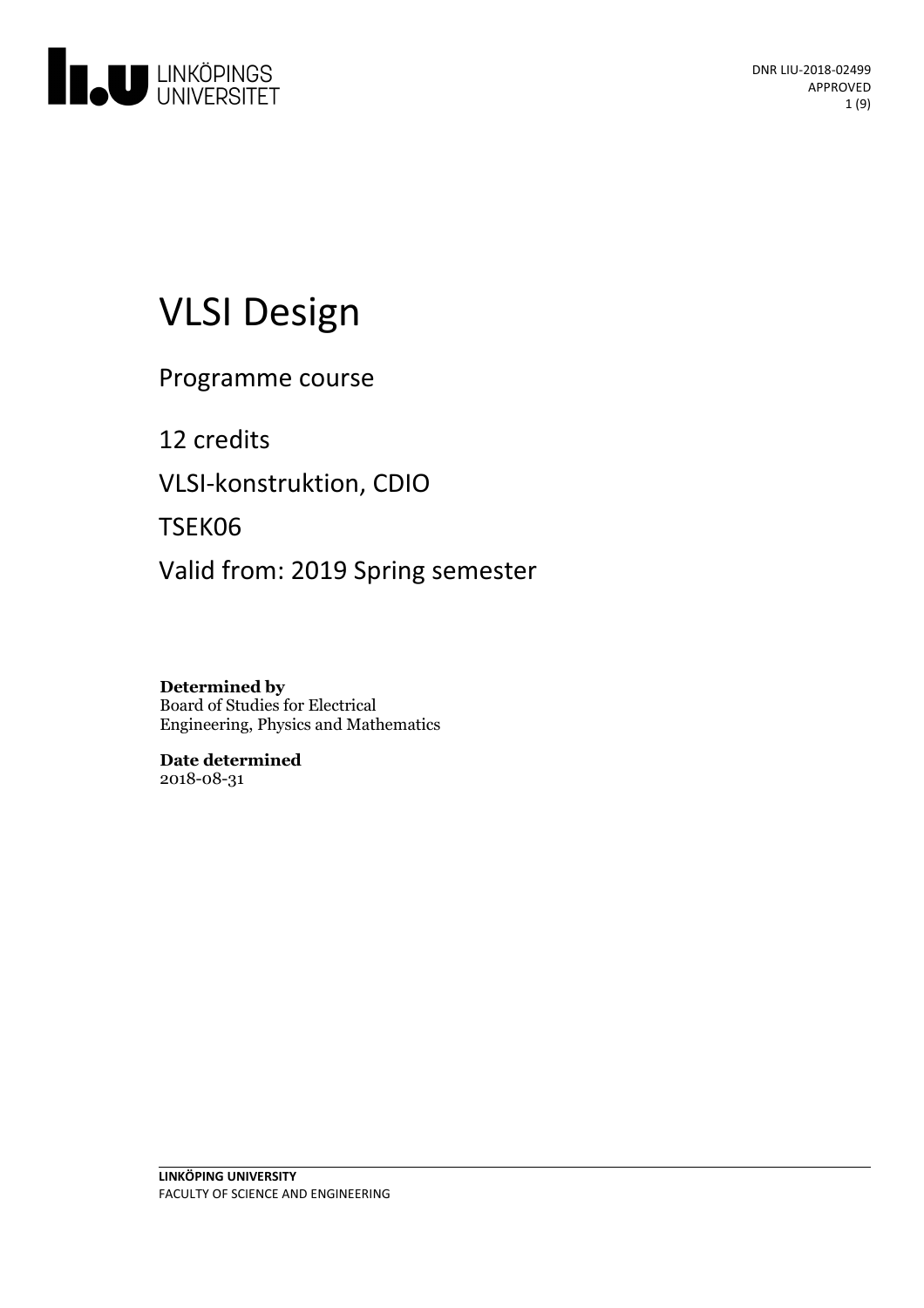## Main field of study

Electrical Engineering

Course level

Second cycle

### Advancement level

A1X

### Course offered for

- Master's Programme in Electronics Engineering
- Computer Science and Engineering, M Sc in Engineering
- Information Technology, M Sc in Engineering
- Applied Physics and Electrical Engineering International, M Sc in Engineering
- Applied Physics and Electrical Engineering, M Sc in Engineering

### Specific information

The Entrepreneurship part overlap with other CDIO courses and cannot be included more than once in a degree.

Exchange students may apply for the course after arrival to LiTH but before it starts. The Faculty coordinators for exchange studies must be contacted before applying.

### Entry requirements

Note: Admission requirements for non-programme students usually also include admission requirements for the programme and threshold requirements for progression within the programme, or corresponding.

### Prerequisites

Good knowledge in fundamentals of electronics, digital technique, MOS transistors and CMOS technology, digital and analog integrated circuits. The following courses cover most of the above knowledge: Introduction to VLSI Design (TSTE86), advanced VLSI Design (TSEK36), and Analog and Discrete- Time Integrated Circuits (TSTE80)

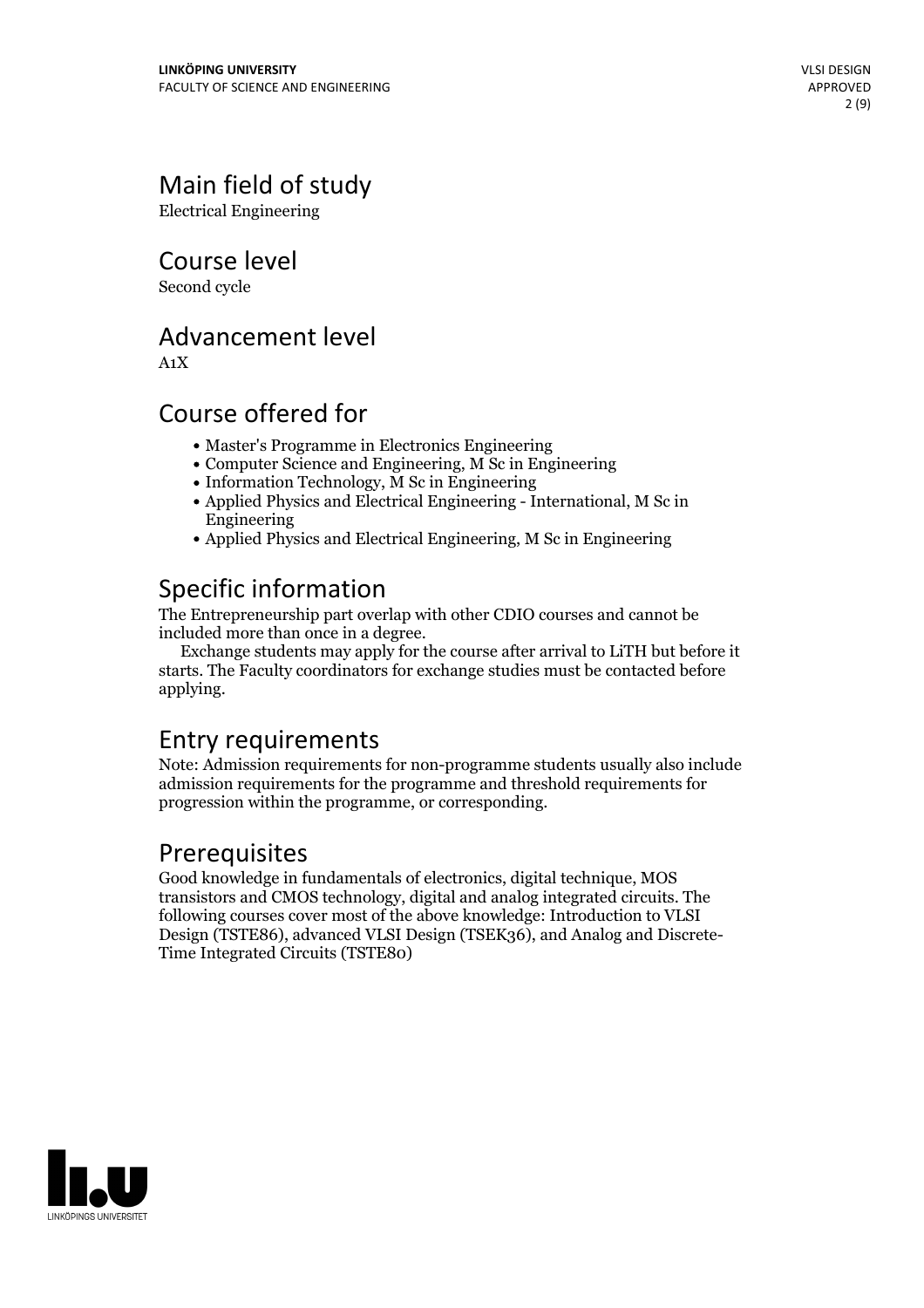### Intended learning outcomes

This course is intended to give knowledge and experience in design and fabrication of CMOS VLSI chips. This includes:

- 
- 1. Deep insight in physical design of VLSI chips.<br>2. Knowledge and experience of using professional CAD tools for design,<br>5. Simulation, layout, and verification of VLSI chips.<br>3. Design of a 'real' and functional chip, st
- modeling to detailed circuit design at transistor level, circuit layout, and
- 4. Complete the project using a systematic and professional approach required by industry to run large and complex VLSI projects:
	- Organize a project group, make project plan, and divide the task
	- efficiently among the group members.<br>  $\circ$  Promote teamwork, create a dynamic and functional group, and actively monitor the progress of the project.<br>  $\circ$  Apply the knowledge from previous courses, search for
	- supplementary knowledge and material, take the initiative, and find creative solutions.<br> $\circ$  Meet the project milestones and the final deadline, document the
	- project, and show the progress by written reports and oral presentations.

A purpose for the course is also for the students to acquire knowledge and abilities within the general area of entrepreneurship, with particular focus on business planning for new ventures. After the course, students should be able to:

- account for models that describe what it takes for a new venture to have a stable basis for further development and to asess the level of development of ventures using such models; and
- account for the information and analyses needed to evaluate a development project from a business point of view and have the ability to collect and analyse relevant information for the purpose.

### Course content

Labs include: a small project-example intending to demonstrate a full custom (handwork) and an automated VLSI design flow as well as introducing major CAD tools to be used throughout the design projects.

Design project includes: Team building, project planning, project management, pre-study of the project, architectural exploration, behavioral modeling and verifications, logic and transistor-level design and circuit simulations, circuit

layout, layout verifications, tape out, and the final project documentation. Lectures support the project moments including: Course description, introduction to VLSI design methodology, project description, advanced circuit clock distribution, synchronization techniques, IO drivers, and pads, testability and reliability considerations, and other related topics.

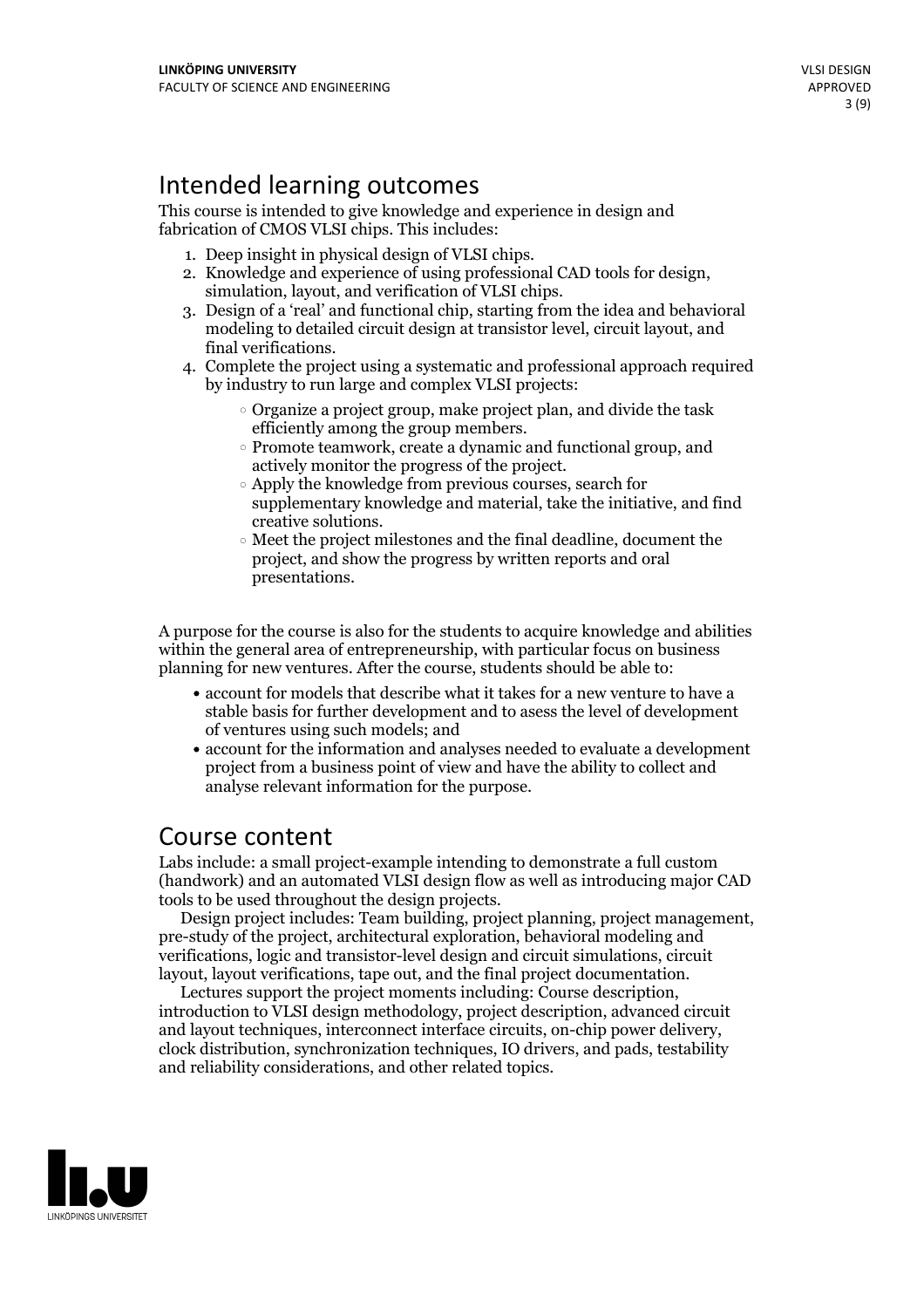Teaching and working methods<br>Lectures, labs and the chip design project, where the task is: Design, simulation, and fabrication-ready layout of VLSI functional blocks on a chip in 0.35µm CMOS

Technology.<br>The core of the course is the project, which will be selected and carried out by a group of 4-to-8 students in an independent manner. The complete chip-design should be ready by the end of Vt2, and a written report should be handed to a supervisor (one for a design team). The chips can be fabricated provided the design is accepted and the students declare to attend the course Evaluation of an Integrated Circuit. The course runs over the entire spring semester.

### Examination

|                                       | PRA1 Project Work                 | 7.5 credits | U.G  |
|---------------------------------------|-----------------------------------|-------------|------|
|                                       | LAB1 Laboratory Work              | 1.5 credits | U, G |
|                                       | UPG1 Entrepreneurship Assignments | 3 credits   | U.G  |
| Grades are given as 'Fail' or 'Pass'. |                                   |             |      |

### Grades

Two grade scale, older version, U, G

### Other information

Supplementary courses: Evalution of an Integrated circuit.

#### Department

Institutionen för systemteknik

### Director of Studies or equivalent

Mikael Olofsson

### Examiner

Atila Alvandpour

### Course website and other links

<http://www.isy.liu.se/en/edu/kurs/TSEK06/>

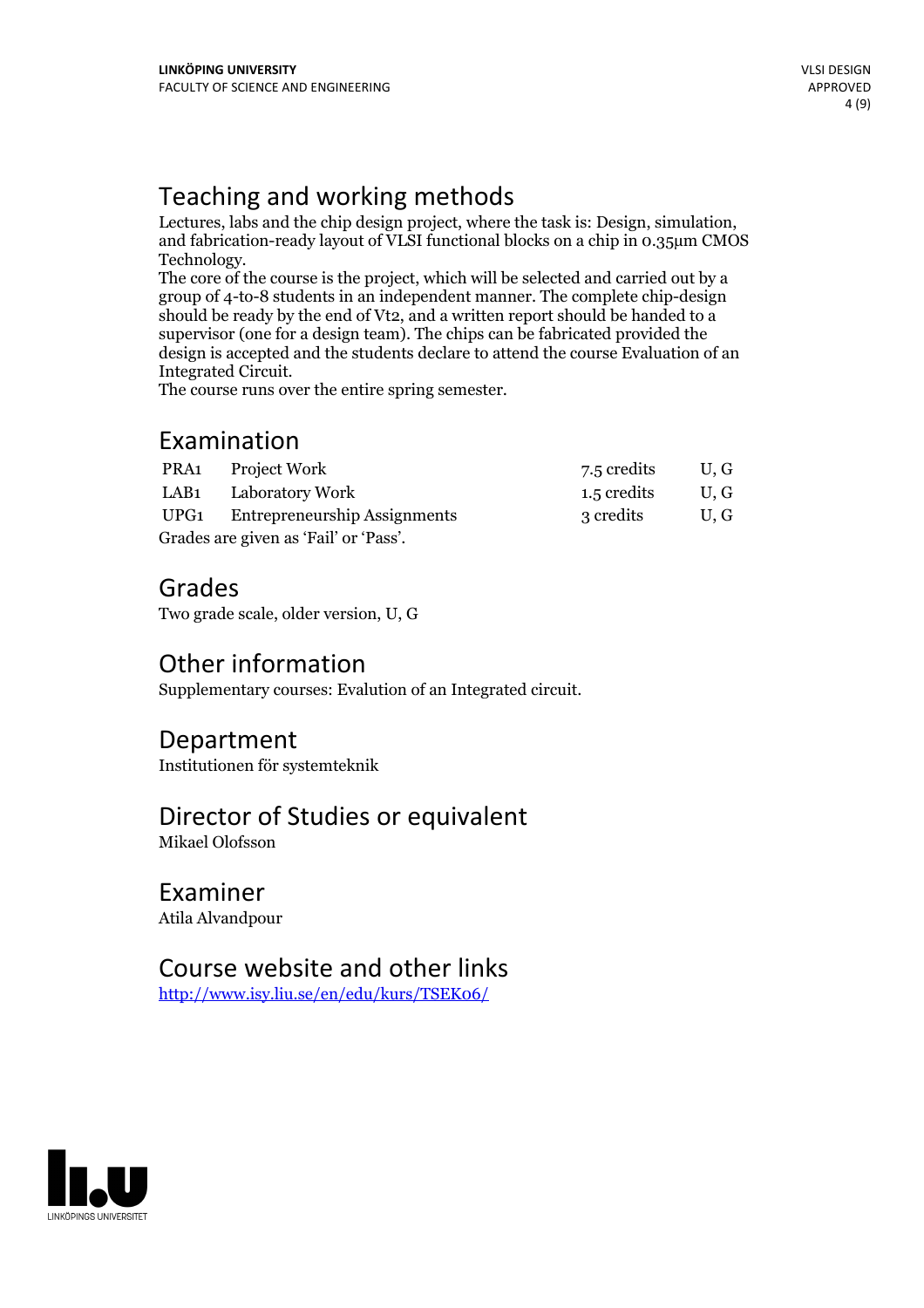## Education components

Preliminary scheduled hours: 60 h Recommended self-study hours: 260 h

### Course literature

Jan M. Rabaey, Anantha Chandrakasan, Borivoje Nikolic, "Digital Integrated 120764-4 Kompendium om projektmodellen LIPS (köps på Bokakademin).

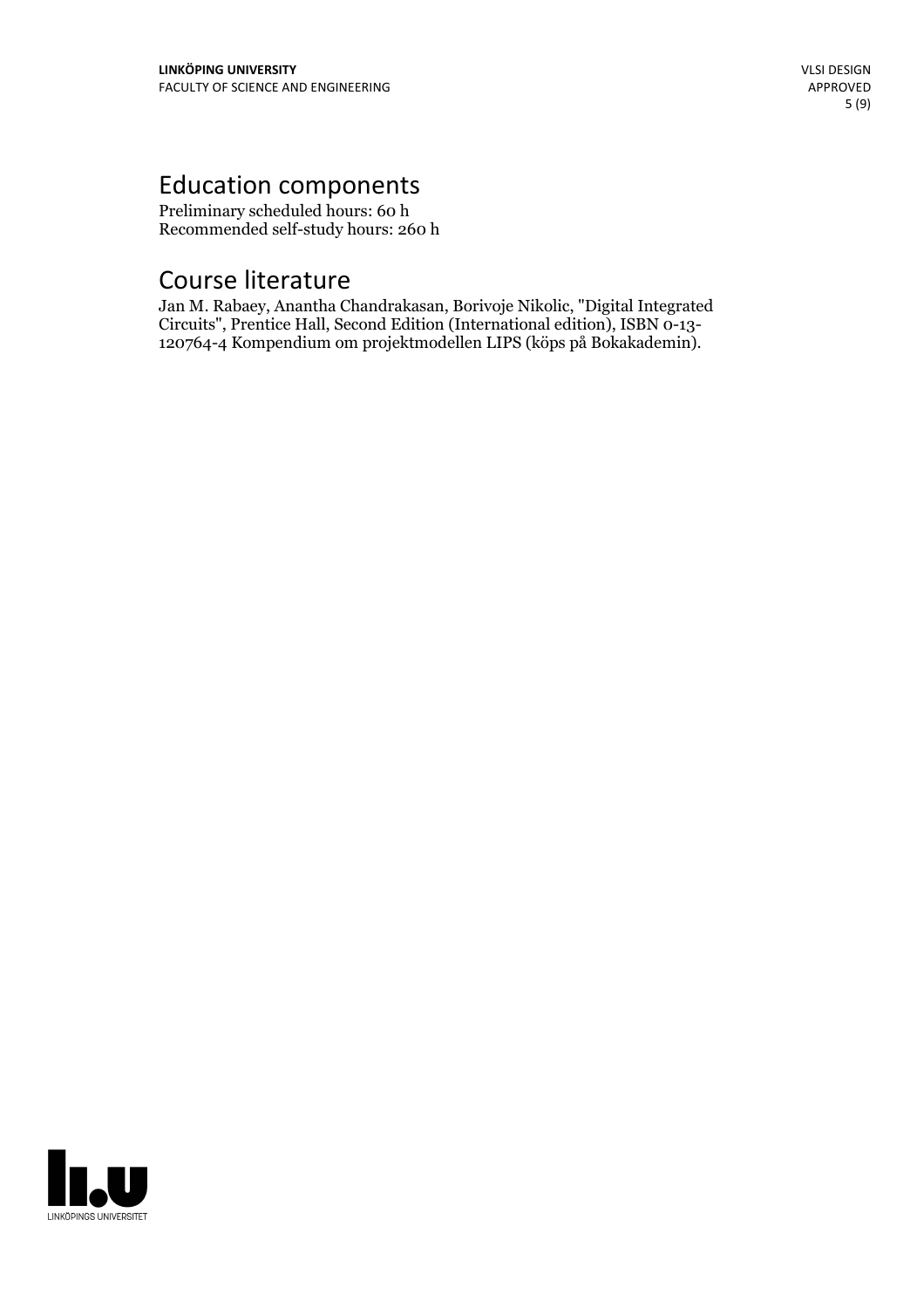### **Common rules**

#### **Course syllabus**

A syllabus has been established for each course. The syllabus specifies the aim and contents of the course, and the prior knowledge that a student must have in order to be able to benefit from the course.

#### **Timetabling**

Courses are timetabled after a decision has been made for this course concerning its assignment to a timetable module. A central timetable is not drawn up for courses with fewer than five participants. Most project courses do not have a central timetable.

#### **Interrupting a course**

The vice-chancellor's decision concerning regulations for registration, deregistration and reporting results (Dnr LiU-2015-01241) states that interruptions in study are to be recorded in Ladok. Thus, all students who do not participate in a course for which they have registered must record the interruption, such that the registration on the course can be removed. Deregistration from <sup>a</sup> course is carried outusing <sup>a</sup> web-based form: www.lith.liu.se/for-studenter/kurskomplettering?l=sv.

#### **Cancelled courses**

Courses with few participants (fewer than 10) may be cancelled or organised in a manner that differs from that stated in the course syllabus. The board of studies is to deliberate and decide whether a course is to be cancelled orchanged from the course syllabus.

#### **Regulations relatingto examinations and examiners**

Details are given in a decision in the university's rule book: http://styrdokument.liu.se/Regelsamling/VisaBeslut/622678.

#### **Forms of examination**

#### **Examination**

Written and oral examinations are held at least three times a year: once immediately after the end of the course, once in August, and once (usually) in one of the re-examination periods. Examinations held at other times are to follow a decision of the board of studies.

Principles for examination scheduling for courses that follow the study periods:

courses given in VT1 are examined for the first time in March, with re-

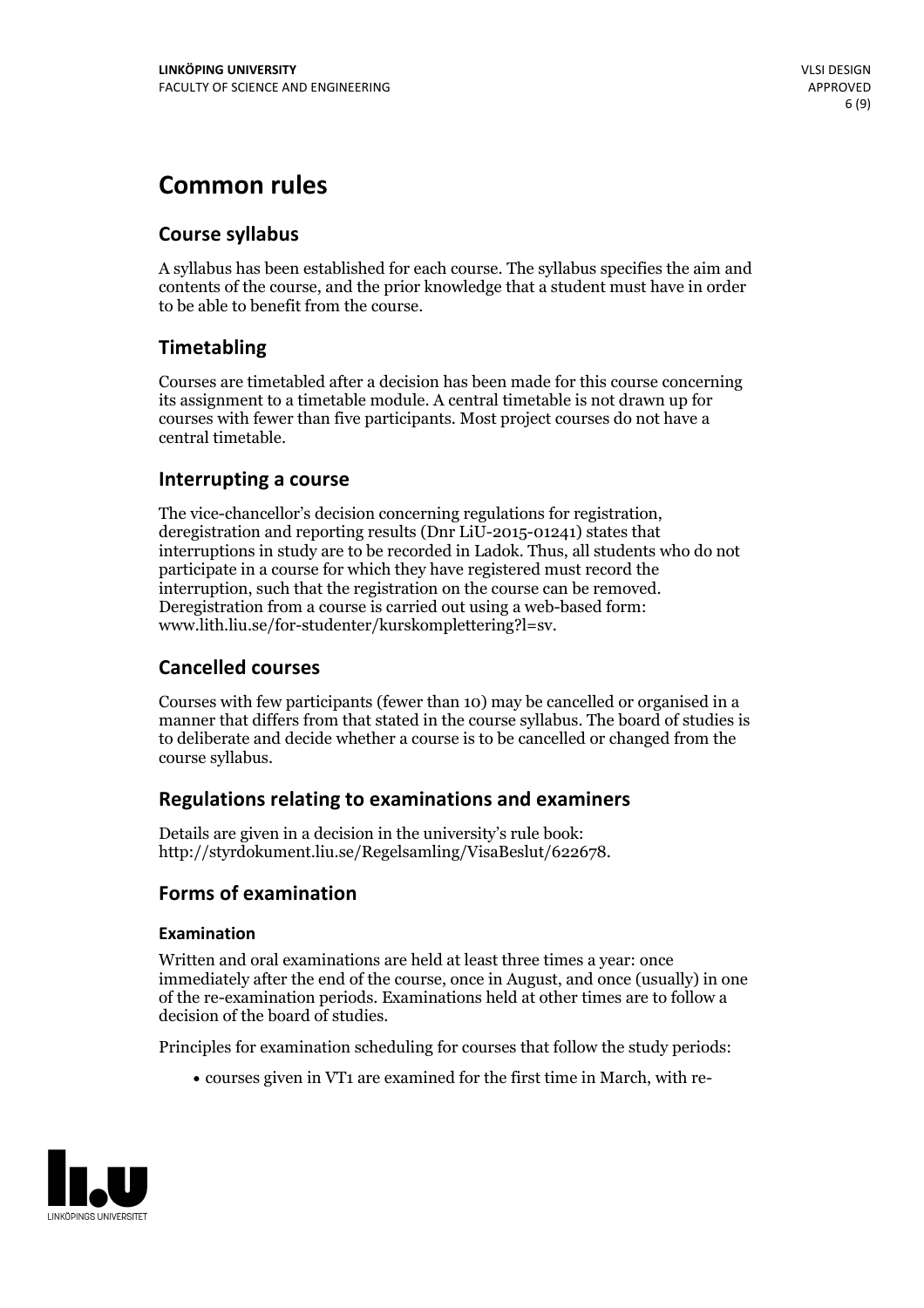examination in June and August

- courses given in VT2 are examined for the first time in May, with re-examination in August and October
- courses given in HT1 are examined for the first time in October, with re-examination in January and August
- courses given in HT2 are examined for the first time in January, with re-examination at Easter and in August.

The examination schedule is based on the structure of timetable modules, but there may be deviations from this, mainly in the case of courses that are studied and examined for several programmes and in lower grades (i.e. 1 and 2).

- Examinations for courses that the board of studies has decided are to be held in alternate years are held only three times during the year in which
- the course is given.<br>• Examinations for courses that are cancelled or rescheduled such that they are not given in one or several years are held three times during the year that immediately follows the course, with examination scheduling that corresponds to the scheduling that was in force before the course was cancelled or rescheduled.<br>• If teaching is no longer given for a course, three examination occurrences
- are held during the immediately subsequent year, while examinations are at the same time held for any replacement course that is given, or alternatively in association with other re-examination opportunities. Furthermore, an examination is held on one further occasion during the next subsequent year, unless the board of studies determines otherwise.<br>• If a course is given during several periods of the year (for programmes, or
- on different occasions for different programmes) the board orboards of studies determine together the scheduling and frequency of re-examination occasions.

#### **Registration for examination**

In order to take an examination, a student must register in advance at the Student Portal during the registration period, which opens 30 days before the date of the examination and closes 10 days before it. Candidates are informed of the location of the examination by email, four days in advance. Students who have not registered for an examination run the risk of being refused admittance to the examination, if space is not available.

Symbols used in the examination registration system:

- \*\* denotes that the examination is being given for the penultimate time.
- \* denotes that the examination is being given for the last time.

#### **Code of conduct for students during examinations**

Details are given in a decision in the university's rule book: http://styrdokument.liu.se/Regelsamling/VisaBeslut/622682.

#### **Retakes for higher grade**

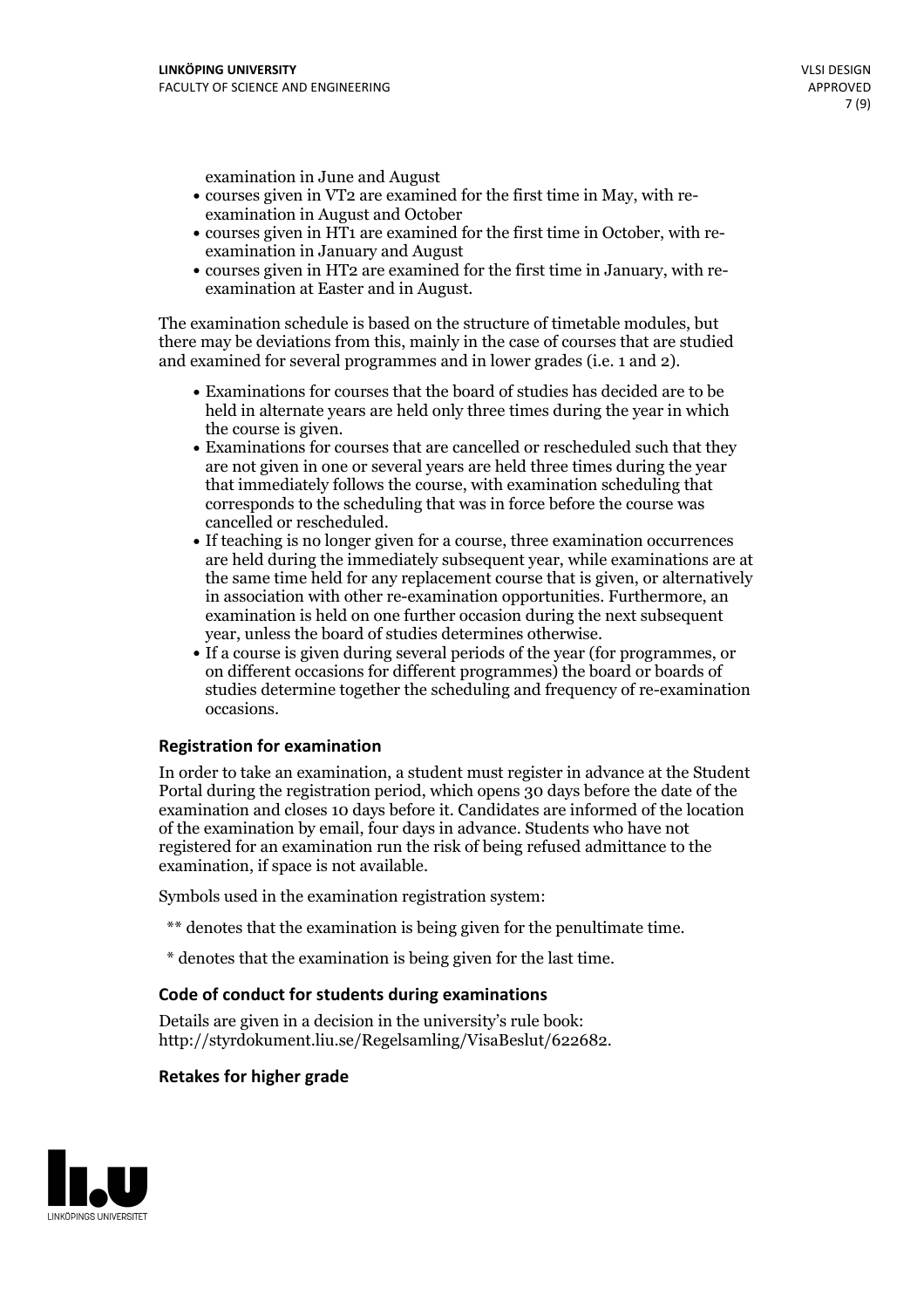Students at the Institute of Technology at LiU have the right to retake written examinations and computer-based examinations in an attempt to achieve a higher grade. This is valid for all examination components with code "TEN" and "DAT". The same right may not be exercised for other examination components, unless otherwise specified in the course syllabus.

#### **Retakes of other forms of examination**

Regulations concerning retakes of other forms of examination than written examinations and computer-based examinations are given in the LiU regulations for examinations and examiners, http://styrdokument.liu.se/Regelsamling/VisaBeslut/622678.

#### **Plagiarism**

For examinations that involve the writing of reports, in cases in which it can be assumed that the student has had access to other sources (such as during project work, writing essays, etc.), the material submitted must be prepared in accordance with principles for acceptable practice when referring to sources (references or quotations for which the source is specified) when the text, images, ideas, data, etc. of other people are used. It is also to be made clear whether the author has reused his or her own text, images, ideas, data, etc. from previous examinations.

A failure to specify such sources may be regarded as attempted deception during examination.

#### **Attempts to cheat**

In the event of <sup>a</sup> suspected attempt by <sup>a</sup> student to cheat during an examination, or when study performance is to be assessed as specified in Chapter <sup>10</sup> of the Higher Education Ordinance, the examiner is to report this to the disciplinary board of the university. Possible consequences for the student are suspension from study and a formal warning. More information is available at https://www.student.liu.se/studenttjanster/lagar-regler-rattigheter?l=sv.

#### **Grades**

The grades that are preferably to be used are Fail (U), Pass (3), Pass not without distinction  $(4)$  and Pass with distinction  $(5)$ . Courses under the auspices of the faculty board of the Faculty of Science and Engineering (Institute of Technology) are to be given special attention in this regard.

- 1. Grades U, 3, 4, 5 are to be awarded for courses that have written
- examinations. 2. Grades Fail (U) and Pass (G) may be awarded for courses with <sup>a</sup> large degree of practical components such as laboratory work, project work and group work.

#### **Examination components**

- 
- 1. Grades U, 3, 4, <sup>5</sup> are to be awarded for written examinations (TEN). 2. Grades Fail (U) and Pass (G) are to be used for undergraduate projects and other independent work.